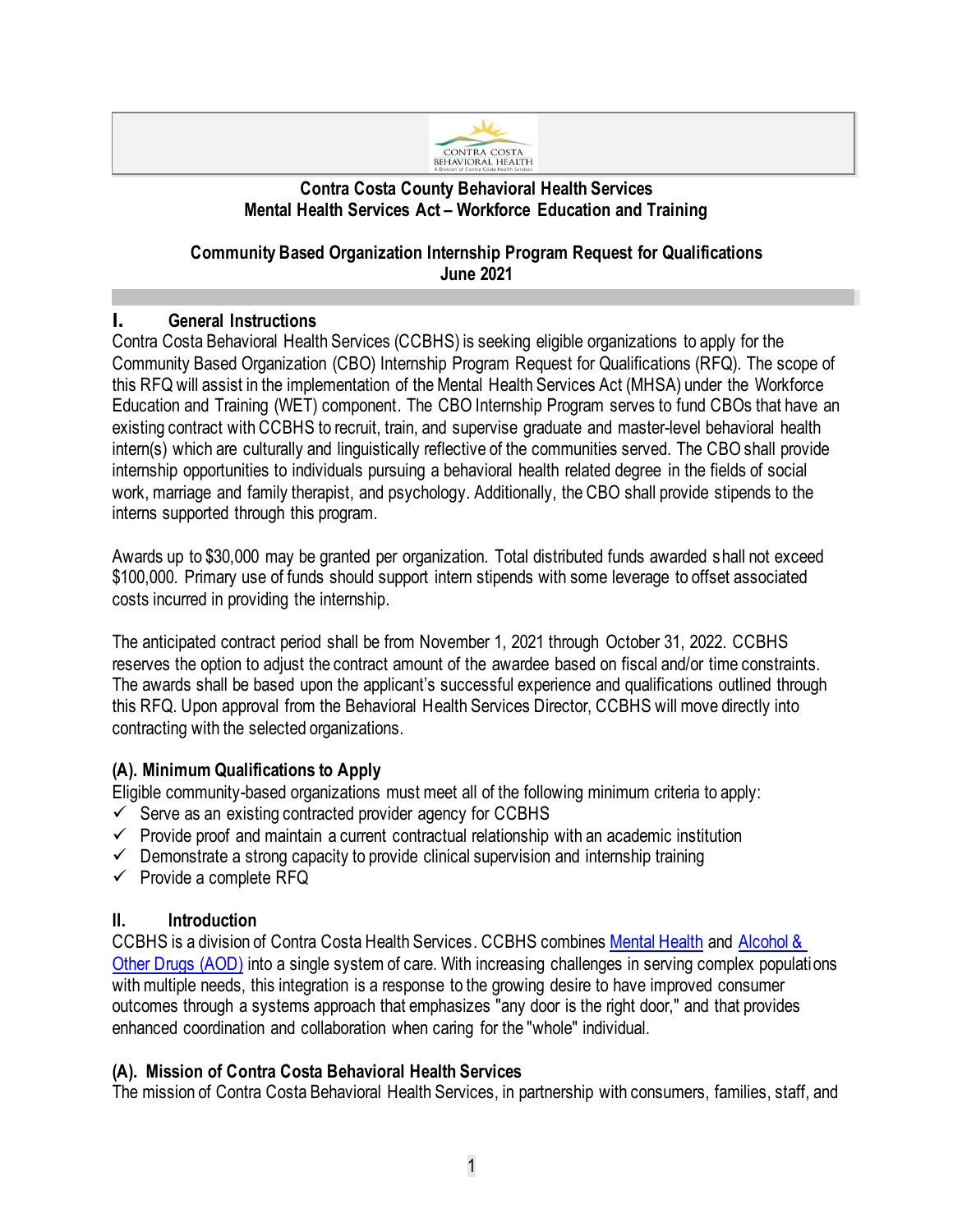community-based agencies, is to provide welcoming, integrated services for mental health, substance abuse, homelessness and other needs that promotes wellness, recovery, and resiliency while respecting the complexity and diversity of the people we serve.

#### **(B). Mental Health**

Mental Health provides care to children, transition age youth, adults and older adults living in Contra Costa County. These services are provided through a system of care that includes county owned and operated clinics, community-based organizations, and a network of private providers.

Contra Costa children and adolescents are served by a County-wide system of care that includes mental health staff working in partnership with the Probation Department, Employment and Human Services Department (EHSD), school districts, and family members. Services for adults are provided to those with serious mental disabilities or those in acute crisis. Mental Health Services also includes a range of prevention programs oriented toward prevention of more serious mental health issues. The Contra Costa Mental Health Plan is the mental health care provider for Medi-Cal beneficiaries and the uninsured.

#### **(C). About the Mental Health Services Act**

In November 2004, California voters passed Proposition 63, the Mental Health Services Act (MHSA). The MHSA is intended to "transform the public mental health system." The goal of the MHSA is to create a culturally responsive system, promoting wellness; recovery for adults and older adults with severe mental illness; and resiliency for children with serious emotional disorders and their families. With the advent of the integrated Behavioral Health Services Division described above and the onset of the federal Affordable Care Act, the MHSA funded community program planning process is a vital resource for assuring fidelity to the values contained in the MHSA. To learn more about this County's MHSA, please visit the [MHSA site.](https://cchealth.org/mentalhealth/mhsa/)

#### **(D). About the Consolidated Planning Advisory Workgroup**

The [Consolidated Planning Advisory Workgroup \(CPAW\)](https://cchealth.org/mentalhealth/mhsa/cpaw/) is a group of stakeholders that work together to provide input and make recommendations that help shape and continually improve the County's public mental health system. CPAW has appointed members compiled of clients / consumers/ peers, their loved ones, service providers, people in the community and is open to anyone interested in supporting the public mental health system. CPAW members share input to assist in the ongoing development and evaluation of the programs and plan elements that comprise the MHSA Three Year Program and Expenditure Plan (Three Year Plan) and the Annual Plan Updates. The group also advises on the integration of the values and principles inherent in the MHSA into this County's public mental health system; with community collaboration, cultural humility, a client/family-driven mental health system, focused on wellness, recovery, and resiliency, and lastly an integrated service experience for clients and their families to address the changing needs of the public mental health system. Additionally, CPAW promotes transparency of efforts by sharing information with the stakeholder community. CPAW also serves as part of the Community Program Planning Process in this County.

#### **III. Submission Details**

The CBO Internship RFQ and all related materials can be found at the CCBHS Home Page under the *Latest Information* section at the following link:

<https://cchealth.org/bhs/>

#### **(A). Submission and Delivery**

To facilitate submission during the pandemic, it is only necessary to submit one electronic copy via email.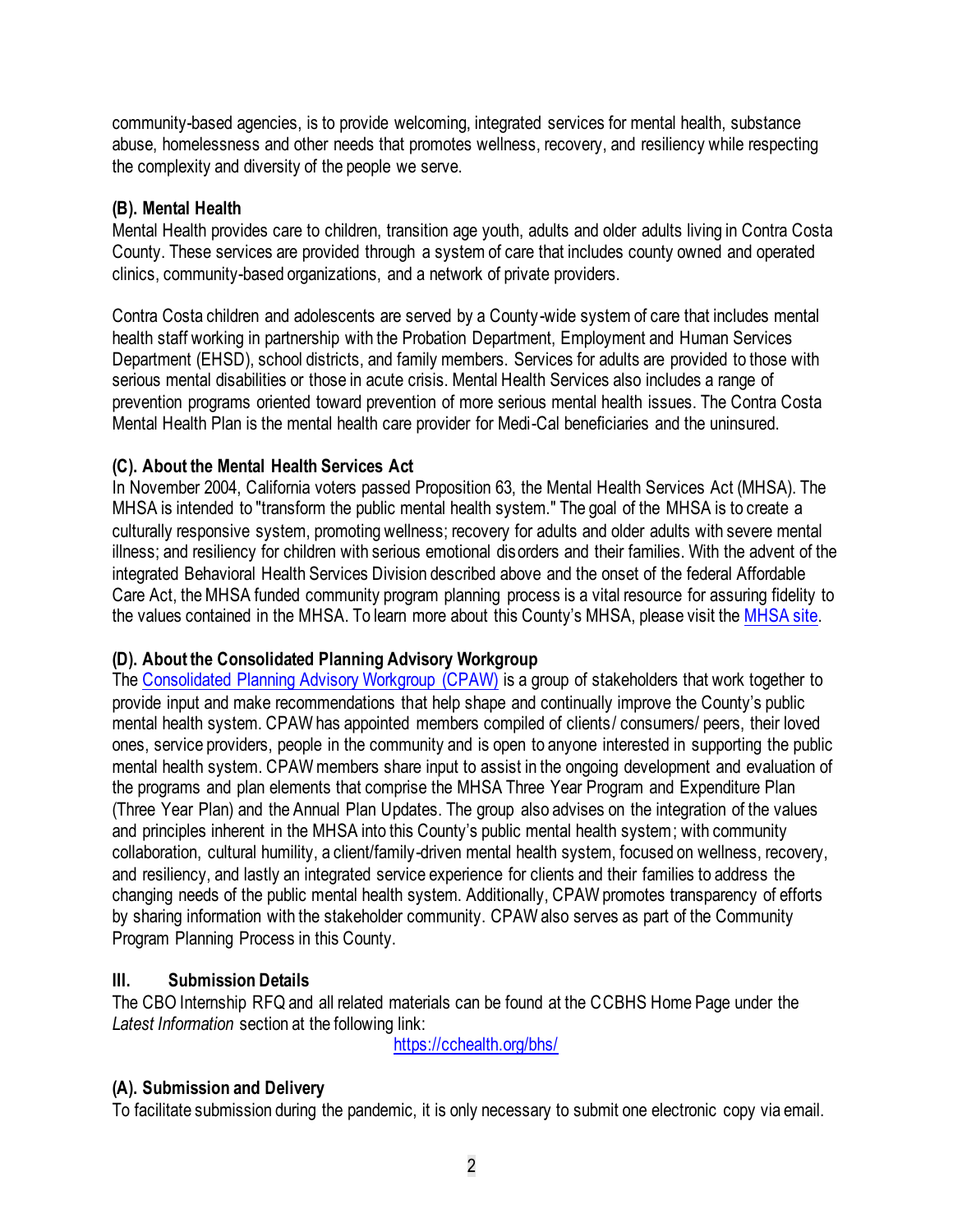This is the preferred submission method, however a paper copy may be submitted, if necessary. Proposals should be submitted electronically to Genoveva. Zesati@CCHealth.org or via mail to:

Contra Costa BHS-MHSA Attn: Genoveva Zesati 1340 Arnold Drive, Suite 200 Martinez, CA 94553

#### **(B). Due Date**

A single electronic or paper copy should be submitted by **10:00am on Tuesday, July 6th, 2021.** The information contained in this RFQ is considered complete. Should you have any questions, please send questions to [Genoveva.Zesati@CCHealth.org.](mailto:Genoveva.Zesati@CCHealth.org) Please allow ample times for questions, as late submissions will not be accepted or reviewed. There will be no exceptions. Faxed RFQs are not allowed.

## **(C). Format**

The application should follow the order presented in the Scope of Work. Other specifications include:

- $\checkmark$  Legible font
- $\checkmark$  1" Margins on all sides
- $\checkmark$  Single-spaced pages
- $\checkmark$  15 page limit not including the Cover Page, Table of Contents (if applicable), Letters of Recommendation, and the Memorandum of Understanding (MOU) between the applicant organization and academic institution

## **IV. Scope of Work**

Applicants responding to this RFQ should submit the following clearly titled pages and/or sections in the following order and within the page limit indicated:

**(A). Cover Page** (1 page maximum, not counted in number of pages submitted) Please use and complete the attached Cover Page at the end of this RFQ.

## **(B). Statement of Qualifications** (1 page maximum)

Please describe the organization's mission, background and services provided. Include the goals of the CBO Internship program and list any details which highlight the ability to implement the CBO Internship Program. Please ensure to list the total amount of funds requested, up to \$30,000 and ONLY the number of interns to be supported by the MHSA- CBO Internship Program funds, if awarded.

#### **(C). Organizational Plan** (12 pages maximum)

Provide a description of the clinical internship detailing:

- 1) Organization's plan to implement the CBO Internship Program, including foundational competencies of the program and actions to achieve each one of these competencies
- 2) A copy of the internship position description
- 3) A blank copy of an intern application
- 4) A description of the intern hiring process
- 5) The expectations for interns
- 6) An outline of the internship orientation and clinical training with the estimated month it is conducted
- 7) A copy of Intern Policies & Procedures
- 8) A description of the intern termination process, if any.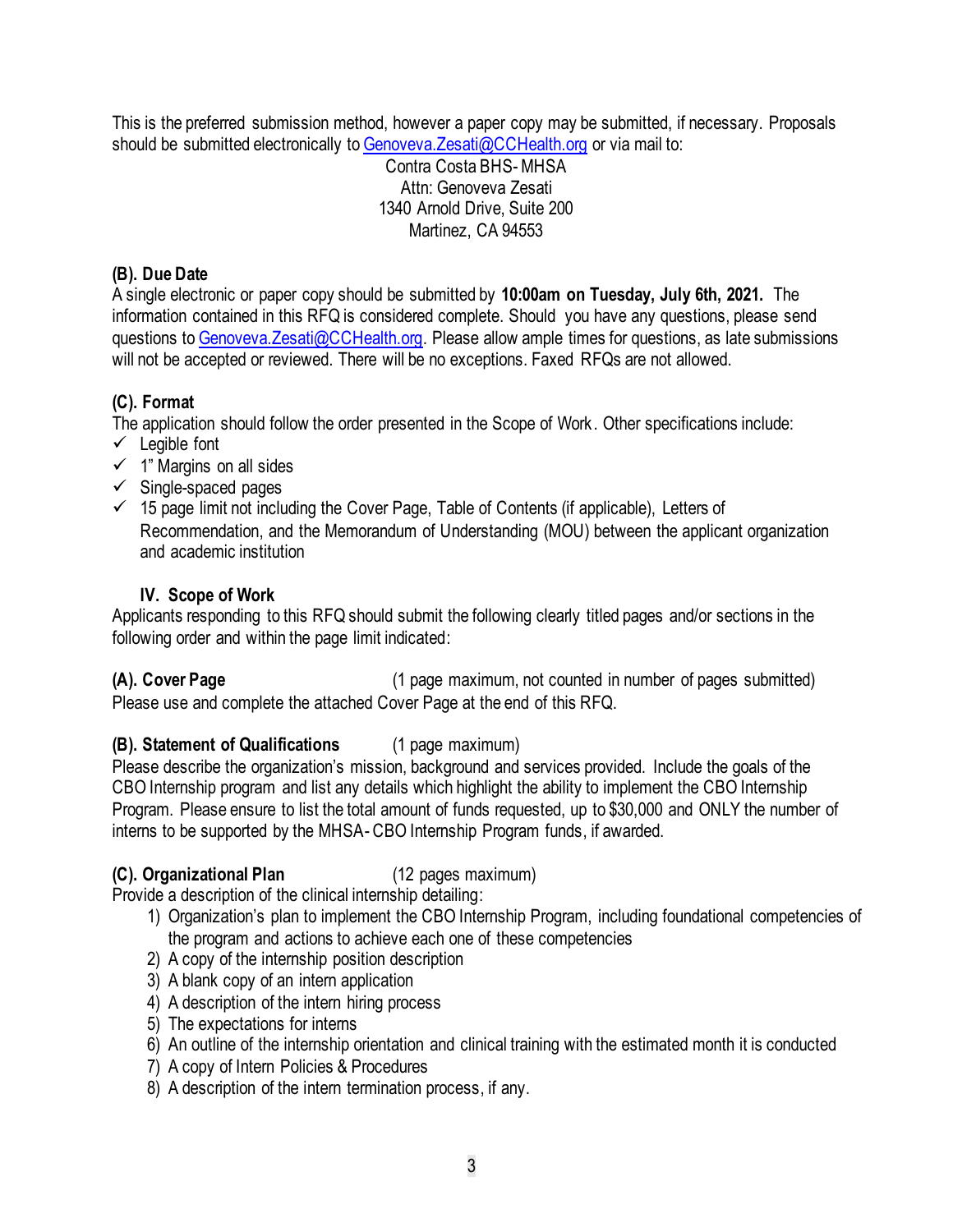- 9) The list of staff positions that will have management/supervisory responsibilities over the interns with a brief bio (paragraph at most) on the staff. Please do not include resumes on staff.
- 10) The expectations of clinical supervisors

## **(D). Statement of Cultural Humility** (1 page maximum)

What is the organization's history and experience in providing culturally responsive services? The organization should demonstrate an intended recruitment of interns that reflect the cultural and linguistic needs of the communities served. Demographic information of communities served, as well as of interns/workforce will help provide an understanding of this area. Detail any specific cultural and/or language needs and a narrative of how interns would support the organization to provide culturally responsive services. The organization should demonstrate how an emphasis on cultural humility or equity is part of the culture and internship.

#### **(E). Budget and Budget Narrative** (1 page maximum)

The budget should include the number of interns to be supported by the MHSA- CBO Internship Program funds, the stipend amount, and associated costs, if any. Do not list other funding sources. If there are different stipend amounts for different intern levels, please list each intern level and amount as separate line item. Ensure to provide a clear number of how many interns will be supported and the anticipated intern stipend amounts. The majority of funds should NOT be directed to pay for employee/staff wages. If there are any associated cost incurred, they should be clear (e.g. supervision costs, background checks, training, supplies, etc.).

## **(F). Letters of Recommendation (**Not counted in number of pages submitted)

Provide two Letters of Recommendation from individuals, institutions, or organizations familiar with either your organization's (a) existing internship program; or (b) capacity to develop a strong internship program. Letters may not be provided by a current employee or intern, or any person receiving any type of financial compensation from the applying organization.

#### **(G). Memorandum of Understanding** (Not counted in number of pages submitted)

Submit one MOU demonstrating current and existing contractual relationship with an academic institution. Please note, an example of an intern contract will not be accepted.

#### **(H). Rules and Considerations**

- 1) The cost of developing and submitting a proposal in response to this RFQ is the responsibility of the applicant and will not be reimbursed through any contracts resulting from this RFQ process.
- 2) CCBHS may issue an RFQ amendment to provide additional information or make changes or corrections. The amendment will be sent to all parties notified as well as posted on the Contra Costa Behavioral Health Services home page. CCBHS may extend the RFQ submission date, as necessary to allow applicants additional time to consider such information and submit required data.
- 3) The RFQ may be cancelled in writing by CCBHS prior to award if the Board of Supervisors determines cancellation is in the best interest of the County.
- 4) The RFQ and any contract resulting from this process may be cancelled by the Board of Supervisors with a 30-day notice any time funding is unavailable.
- 5) Contracts awarded as a result of this RFQ are subject to pending appeals by other applicants. The award is subject to cancellation or modification by CCBHS in accordance with the resolution of any such protest.
- 6) Contractor will be required to participate, through the County, in state-mandated surveys and data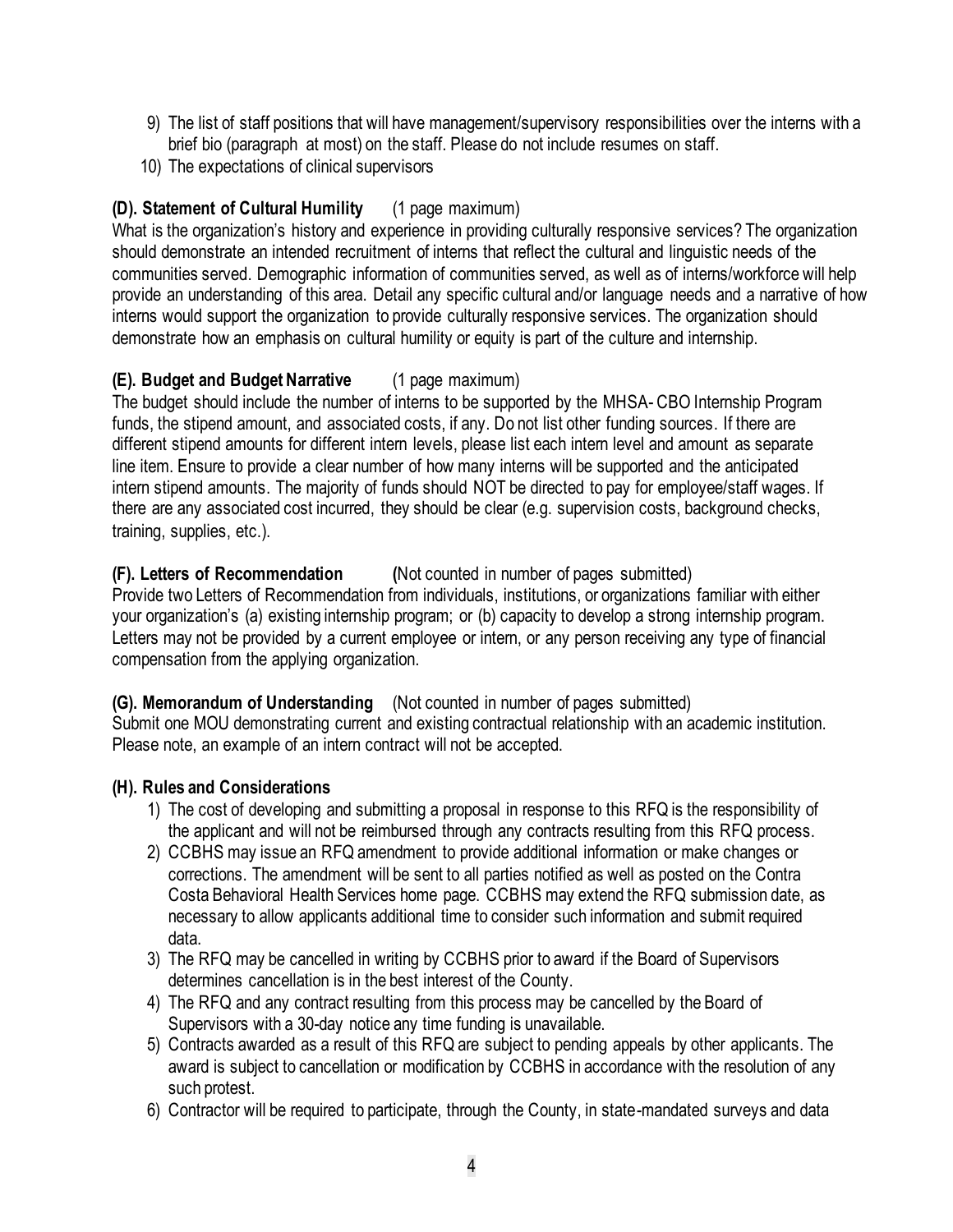collection efforts.

7) Selected contractor must adhere to Contra Costa County's contracting process, providing all information as requested by CCBHS. The selected contractor will also be informed of the County's insurance coverage requirements, where applicable, and the process for contract approval (where applicable) by the Board of Supervisors.

#### **(B). Additional Information**

Applicants are scheduled to receive notification of outcomes and next steps in August. Applicants who are not selected may appeal CCBHS's selection of awardee(s) within three business days of notification. Appeals must be addressed to the Behavioral Health Services Director and must be submitted in writing to the email indicated in this RFQ. Appeals shall be considered for the following grounds (a) the County failed to follow the RFQ procedures, which affected the proposal scoring; and/or (b) the RFQ evaluation criteria were not appropriately applied to the proposal.

The Behavioral Health Services Director will respond to the appeal within two (2) days and the decision of the Behavioral Health Services Director will be final and not subject to further review.

#### **V. Method of Evaluation**

CCBHS is seeking to contract with multiple partner organizations to provide the indicated CBO Internship Program within Contra Costa County.

#### **(A). Initial Screening**

Proposals will be screened and must meet the minimum qualifications to apply, be complete and within the page limit indicated, and submitted on time. A failure to meet any one of these criteria is subject to the proposal being disqualified. Disqualified submissions will not be scored or considered for this contract.

#### **(B). Scoring of Proposal**

An evaluation panel will score each proposal. A maximum of 100 points is possible. Each area is detailed in the following scoring criteria:

- 1) Cover Page (0 Points)
- 2) Statement of Qualifications (10 Points)

 $\Box$  Is there a clear mission, history and detail of services provided by the organization?

 $\Box$  How do the interns support the organization's overall delivery of service?

 $\Box$  What goals have been outlined by organization?

 $\Box$  Are the requested funds and number of interns to be supported clearly outlined?

 $\Box$  Is the organization using the funds to support culturally/ and linguistically responsive interns?

3) Organizational Plan (35 points)

 $\Box$  Are there defined foundational competencies and actions listed to achieve these competencies?

- $\Box$  Does the organization seem to clearly define the internship for interested applicants? Does there seem to be any focus on recruiting interns with lived experience? How does the organization promote the internship (e.g. websites, connections with academic institutions, coordination with CCBHS, use of social media or other avenues to recruit interns)?
- $\Box$  Does the intern interview/ hiring process seem to be equitable?

 $\Box$  Does the training offered to interns seem relevant and built into the culture of program?

 $\Box$  Are there specific trainings offered which relate to the communities served?

 $\Box$  Are there well established and conceptualized Intern Policies & Procedures, including an intern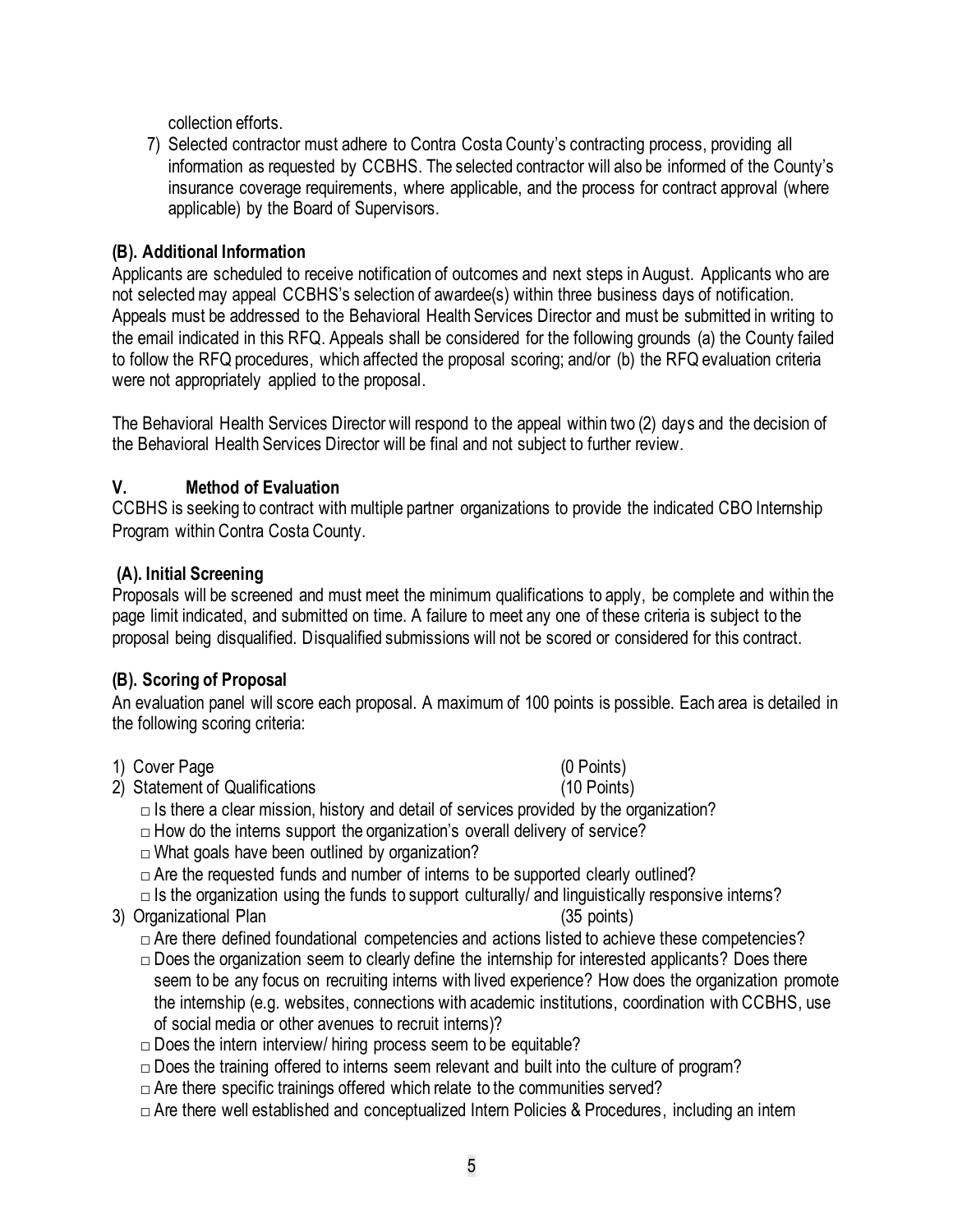termination process?

- $\Box$  Does the agency show emphasis and quality time spent for intern supervision in this area?
- 4) Statement of Cultural Humility (25 Points)
	- $\Box$  Does the organization describe and show commitment and continued work in support of cultural humility and equity?
	- $\Box$  Is there a focus to recruit interns and staff with language capacity or which culturally reflect the needs of the communities served?
	- $\Box$  Does the organization promote cultural humility or trauma informed trainings? Is there any focus on supporting community defined, culturally sensitive practices, such as an emphasis on the importance of working from a lens of empathy and understanding, that allows for shared space in support of healing and wellness?
	- $\Box$  Did the organization provide any demographic data representative of the communities served, or the workforce or former interns?
	- $\Box$  Is the organization regularly active in any CCBHS stakeholder committees and does the organization show special interest in supporting equity issues within the scope of behavioral health and/or beyond?
- 5) Budget and Budget Narrative (10 Points)

- Degree to which the applicant has clearly described the use of funds.
- $\Box$  Are the funds primarily used to support intern stipends?
- $\Box$  If there are any associated fees, do they seem reasonable considered the request?
- $\Box$  Is there a clear methodology and narrative which outlines the funds requested?
- $\Box$  How many interns will be supported through these funds, and what is the stipend amount?
- $\Box$  Do the funds in the budget match the request in the Statement of Qualifications?
- 6) Two Letters of Recommendation (5 Points Each)
	- $\Box$  Is one of the Letters of Recommendation from a former intern? How much detail does the former intern share on how they were supported? Does anything specifically stand out?
- 7) Memorandum of Understanding (10 Points)
	- $\Box$  Does the agency have a current and valid Memorandum of Understanding (MOU) with an academic institution?
	- $\Box$  Does the MOU show longevity of a partnership?

#### **(C). Organizational Responsibilities if Selected**

- $\checkmark$  Follow through with CBO Internship Program as outlined in this RFQ.
- $\checkmark$  Maintain an independent contractual relationship with an academic institution.
- $\checkmark$  Recruit, select, supervise, train, and pay interns.
- $\checkmark$  Communicate with CCBHS WET/Ethnic Services Coordinator as needed or requested.
- $\checkmark$  Provide an End of the Year Report/Intern Survey for the CBO Internship Program outcomes.

| <b>Important Dates</b>           | <b>Date</b>                                       |
|----------------------------------|---------------------------------------------------|
| <b>RFQ Posted</b>                | Posted by June 4th, 2021                          |
| RFQ Application Due by 10:00am   | July 6th, 2021                                    |
| <b>Applicant Scoring</b>         | <b>July 2021</b>                                  |
| <b>Notification of Selection</b> | August 2021                                       |
| Appeal Deadline                  | Within three business days of notification letter |
| <b>Contract Begins</b>           | November 1, 2021                                  |

#### **VI. Schedule of Important Dates**